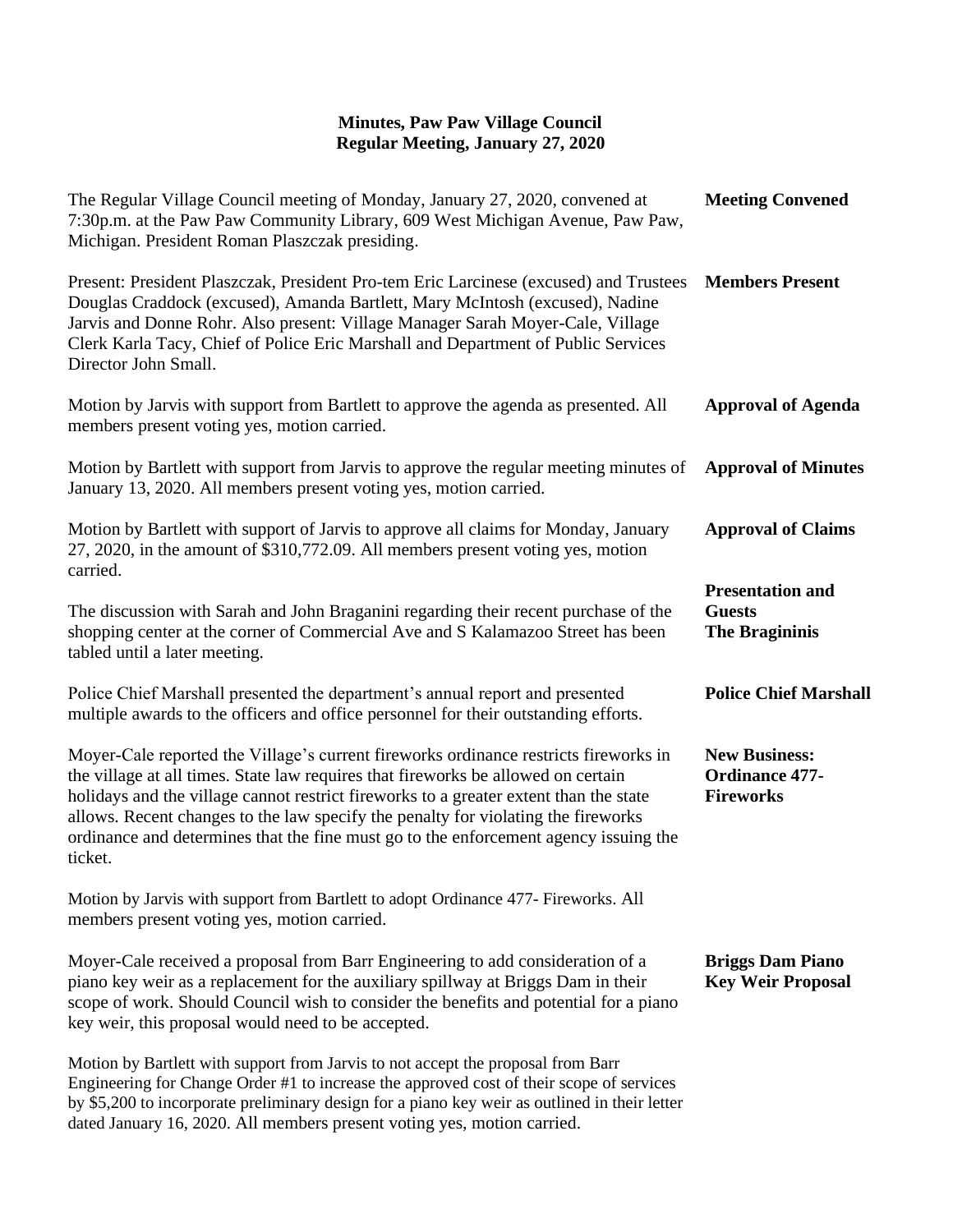## **Minutes, Paw Paw Village Council Regular Meeting, January 27, 2020**

Motion by Bartlett with support from Jarvis to have Barr Engineering further pursue plans for the design of a labyrinth weir. All members present voting yes, motion carried.

| Moyer-Cale presented to council the draft ordinances as directed and created maps of<br>the zoning areas where up to two kinds of each medical marijuana facility would be<br>allowed. The drafts and maps will be published on the Village's website and available<br>at village hall prior to the hearing. | <b>Ongoing Business:</b><br><b>Schedule Public</b><br><b>Hearing Medical</b><br><b>Marijuana Ordinance</b> |
|--------------------------------------------------------------------------------------------------------------------------------------------------------------------------------------------------------------------------------------------------------------------------------------------------------------|------------------------------------------------------------------------------------------------------------|
| Motion by Jarvis with support from Bartlett to schedule a public hearing to accept<br>comment on the ordinances pertaining to medical marijuana facilities for February 10,<br>2020 at 7:30 pm. All members present voting yes, motion carried.                                                              |                                                                                                            |
| The McKinley-Wilson Hall Post 2532 Veterans of Foreign Wars are requesting<br>annual approval for their poppy sales May $7th -$ May $10th$ , 2020.                                                                                                                                                           | <b>Approval of Veteran's</b><br><b>Day Poppy Sales</b>                                                     |
| Motion by Bartlett with support from Jarvis to approve poppy sales May $7th - May 10th$ ,<br>2020. All members present voting yes, motion carried                                                                                                                                                            |                                                                                                            |
| Rohr reported the Finance and Admin committee met to discuss the proposed 2020-<br>2021 budget.                                                                                                                                                                                                              | <b>Committee Meetings</b><br>and Reports<br><b>Finance and Admin</b>                                       |
| No Report.                                                                                                                                                                                                                                                                                                   | <b>Public Services</b>                                                                                     |
| No Report.                                                                                                                                                                                                                                                                                                   | Area Parks & Rec                                                                                           |
| Plaszczak reported the DDA board met to discuss repairs needed to be made on the<br>exterior of the Carnegie building. Also discussed were the proposed budget and<br>advertising campaigns.                                                                                                                 | <b>DDA</b><br><b>Economic Develop</b>                                                                      |
| Jarvis noted the upcoming Farmers Market meeting has been changed from the $3rd$ to<br>February 10 <sup>th</sup> .                                                                                                                                                                                           | <b>Farmers Market</b>                                                                                      |
| No Report.                                                                                                                                                                                                                                                                                                   | <b>Fire Board</b>                                                                                          |
| Plaszczak noted the Historical Committee and the Paw Paw Public Library will be<br>collaborating on a celebration being held in June for the Carnegie Center's 100 <sup>th</sup> year<br>anniversary.                                                                                                        | <b>Historical Committee</b>                                                                                |
| No Report.                                                                                                                                                                                                                                                                                                   | <b>Housing Commission</b>                                                                                  |
| No Report.                                                                                                                                                                                                                                                                                                   | <b>Maple Lake</b><br><b>Preservation</b>                                                                   |
| No Report.                                                                                                                                                                                                                                                                                                   | <b>Planning Commission</b>                                                                                 |
| No Report.                                                                                                                                                                                                                                                                                                   | <b>Wellhead Protection</b>                                                                                 |
| No Report.                                                                                                                                                                                                                                                                                                   | <b>Wine &amp; Harvest</b>                                                                                  |